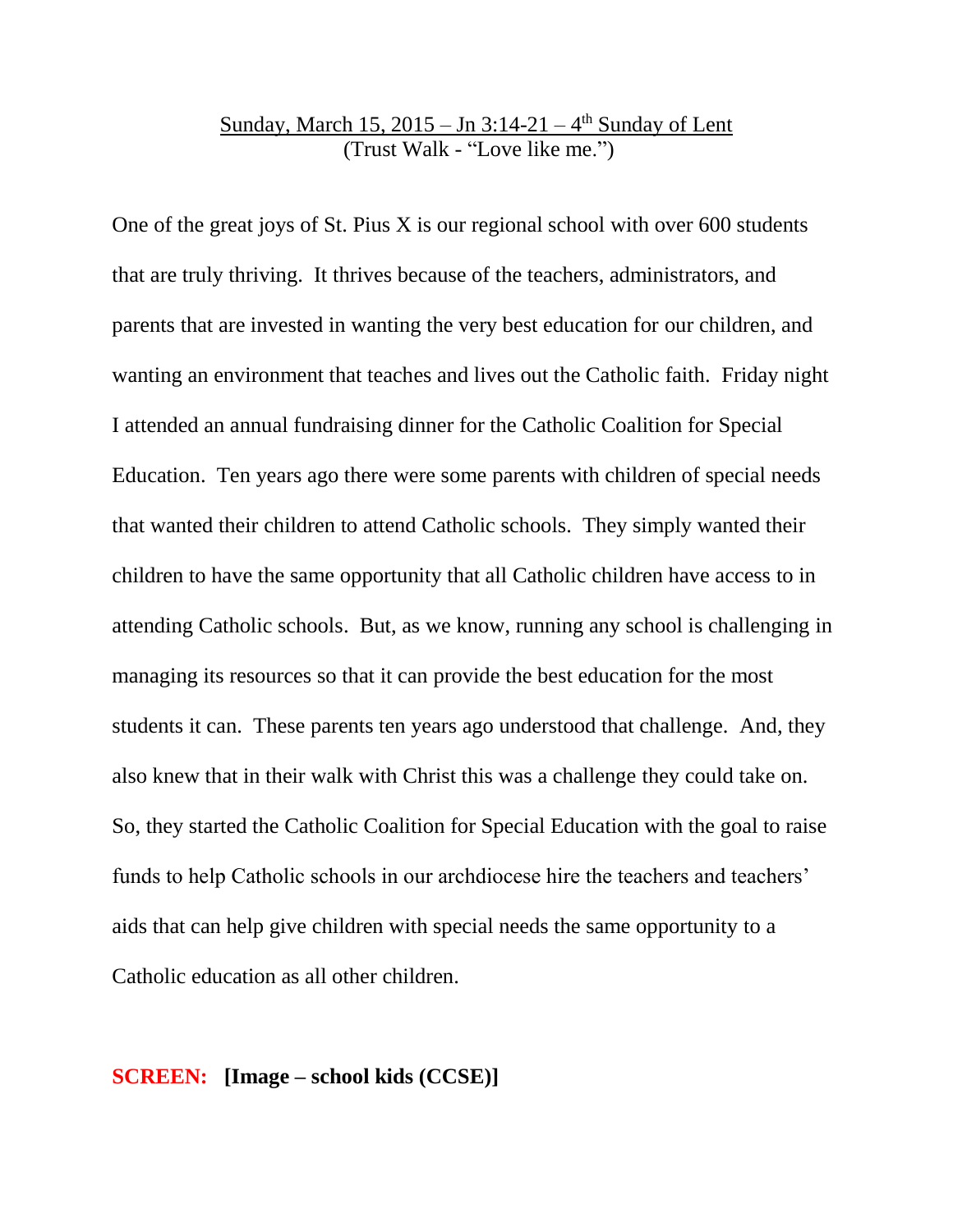This picture shows their success. This picture shows some children with special needs at a school being with their peers side by side, learning and thriving together. I use this as an example of a group of disciples that saw in their *Trust Walk* with Christ to take on this challenge – to put their faith into action in a very real and tangible way to help others – to help fulfill their call to love their neighbors. They are living out loving others as Christ loves them.

Today, I want you to reflect on the questions, 'How are you being called on your *Trust Walk* with Christ to love like him in this world? How are you called to love others as the body of Christ?'

### **SCREEN: Trust Walk [main message screen]**

Today we celebrate the  $4<sup>th</sup>$  Sunday of Lent and we are at the midpoint of this penitential season as we continue with our message series called *Trust Walk*. During these 40 days of Lent we are reflecting on that our Lord is calling us to walk with him in trust. We are being reminded that a *Trust Walk* with our Lord is trusting him to lead us where we are meant to go, and trusting him in what we are called to do. The past three weeks we reflected on that we walk with Christ, we trust in Christ, and we endure with Christ. Today, we are reflecting on that we are called to….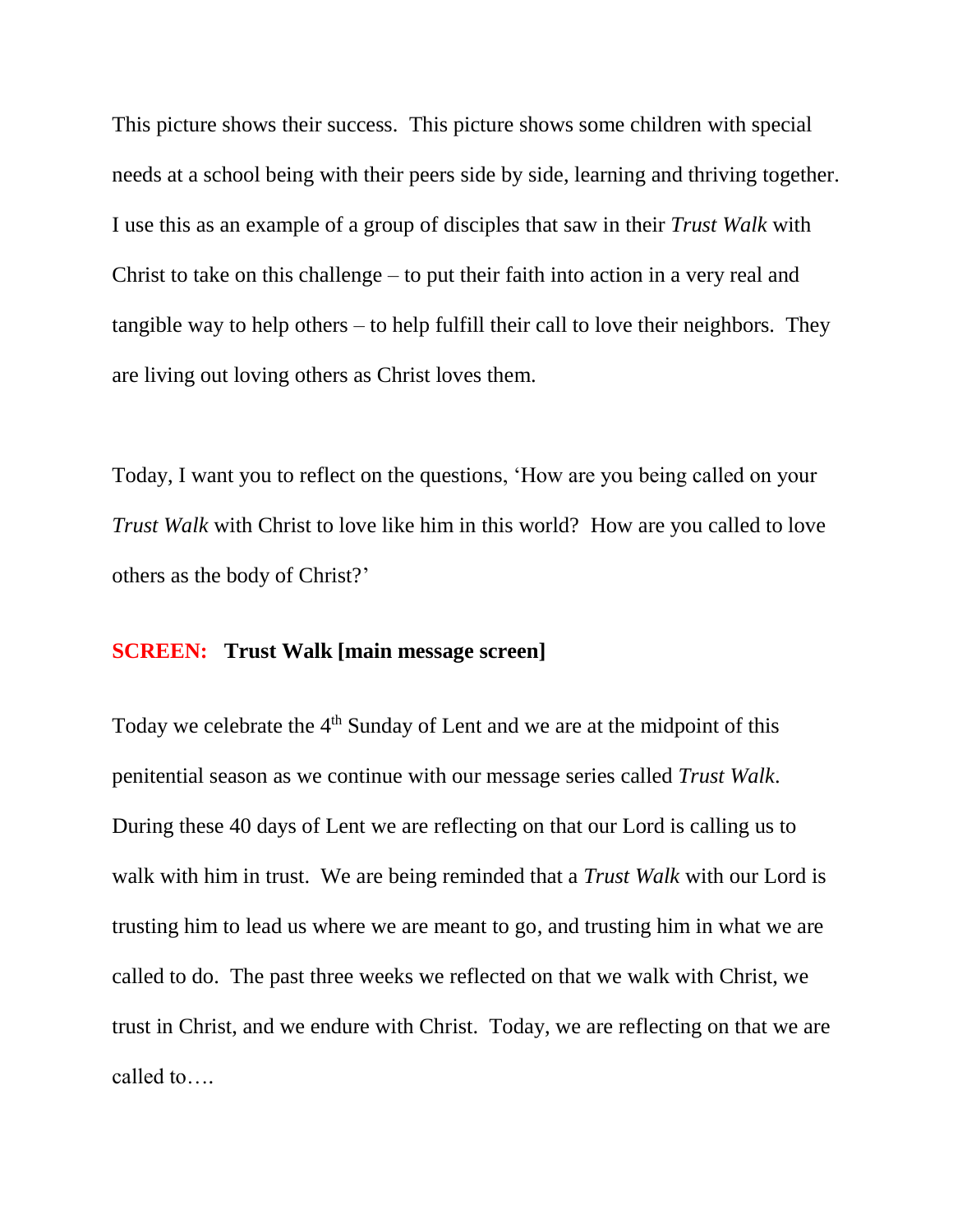#### **SCREEN: Love like me!**

…*Love like Christ!* We are called to be the face of Jesus Christ to every person we encounter in this world. We are called to love others just as Christ loves us. This is what it means to be a true disciples of our Lord. But, how do we strive to fully love like Christ? There is a simple answer: we can only love like Christ if we…

#### **SCREEN: Surrender**

…*surrender* to God's will in our lives. A simple answer, but not always easy to do. How do we *surrender* to God's will in our lives? Let us take a look at today's Scripture readings to see how they can help us answer this question.

Our first reading today from the Old Testament is from the  $2<sup>nd</sup>$  Book of Chronicles. A book of the Bible we do not hear from often. The Book of Chronicles can be understood as a record of the history of God's relationship with His people – it chronicles this history. It is Scripture that is blunt and honest. It tells it like it is – the good, and the bad. Today's reading from Chronicles describes the situation at the time of the Babylonian Exile six centuries before Jesus was born. We heard in today's reading…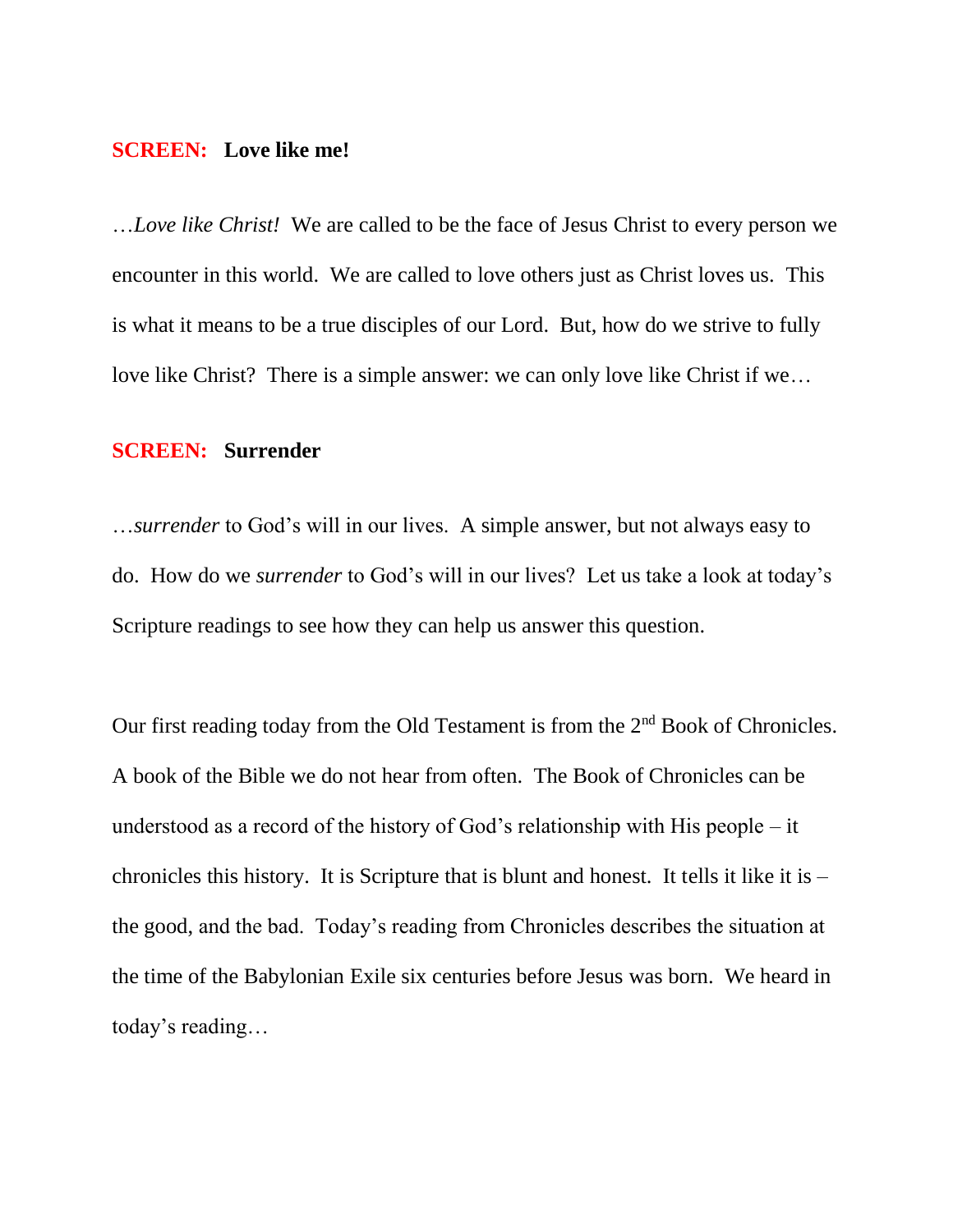**SCREEN:** *All the princes of JUDAH, the priests, and the people added infidelity to infidelity, practicing all the abominations of the nations and polluting the Lord's Temple. Early and often did the Lord send his messengers to them, but they mocked the messengers of God, despised his warnings, scoffed at his prophets.*

…*All the princes of JUDAH, the priests, and the people added infidelity to infidelity, practicing all the abominations of the nations and polluting the Lord's Temple. Early and often did the Lord send his messengers to them, but they mocked the messengers of God, despised his warnings, scoffed at his prophets.* This is certainly blunt and honest. After all God had done for His people, they completely abandoned their relationship with Him. They ignored God, were unfaithful to God, and rejected His covenant with them, which was the promise of God's love. They added infidelity to infidelity – that is, they divorced themselves from God – completely broke off their relationship. God was angry. And, who could blame Him. God had shown them how much He loved them. He had delivered them from slavery in Egypt, fed them with manna while they wandered in the desert, destroyed their enemies, brought them into the Promised land, raised them as a mighty nation, and made them prosperous. And, how do they show their response to this love? They worship idols turning to other gods and they break away from their relationship with God. But, God never stopped loving them. They may have abandoned God, but God did not abandon them. He was always there for them with His unconditional love. There for them. But, all God can do is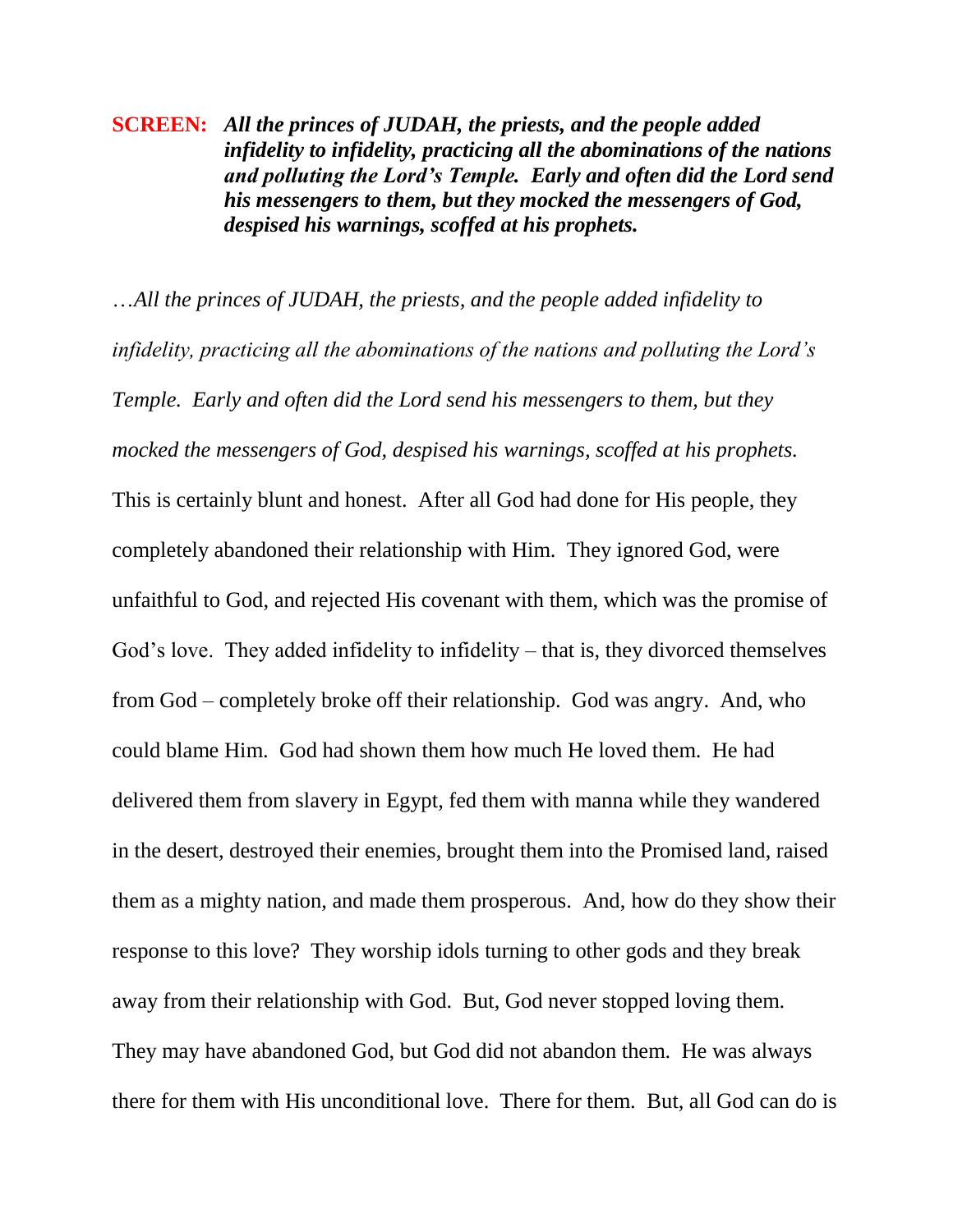be there with His open arms for His people. The people themselves must take the step and return to Him in order to reconcile and know again of God's love in their lives.

Today's second reading from St. Paul tells us of this never ending hope of how we can turn back to God when we have abandoned Him. We heard St. Paul tell us…

# **SCREEN:** *God, who is rich in mercy, because of the great love he had for us, even when we were dead in our transgressions, brought us to life with Christ….raised us up with him, and seated us with him in the heavens in Christ Jesus*

…*God, who is rich in mercy, because of the great love he had for us, even when we were dead in our transgressions, brought us to life with Christ….raised us up*  with him, and seated us with him in the heavens in Christ Jesus. Even when we may feel dead in our relationship with the Lord because of our transgressions, because of our sins against Him, through a life with Jesus Christ we can be reconciled, we can be brought back to the Lord – we can have God's love in our lives. This is truly our focus during the penitential season of Lent. A time we look a little closer at our lives of faith and how we are living that faith. A time we seek to make our relationship living out our *Trust Walk* with the Lord a little stronger.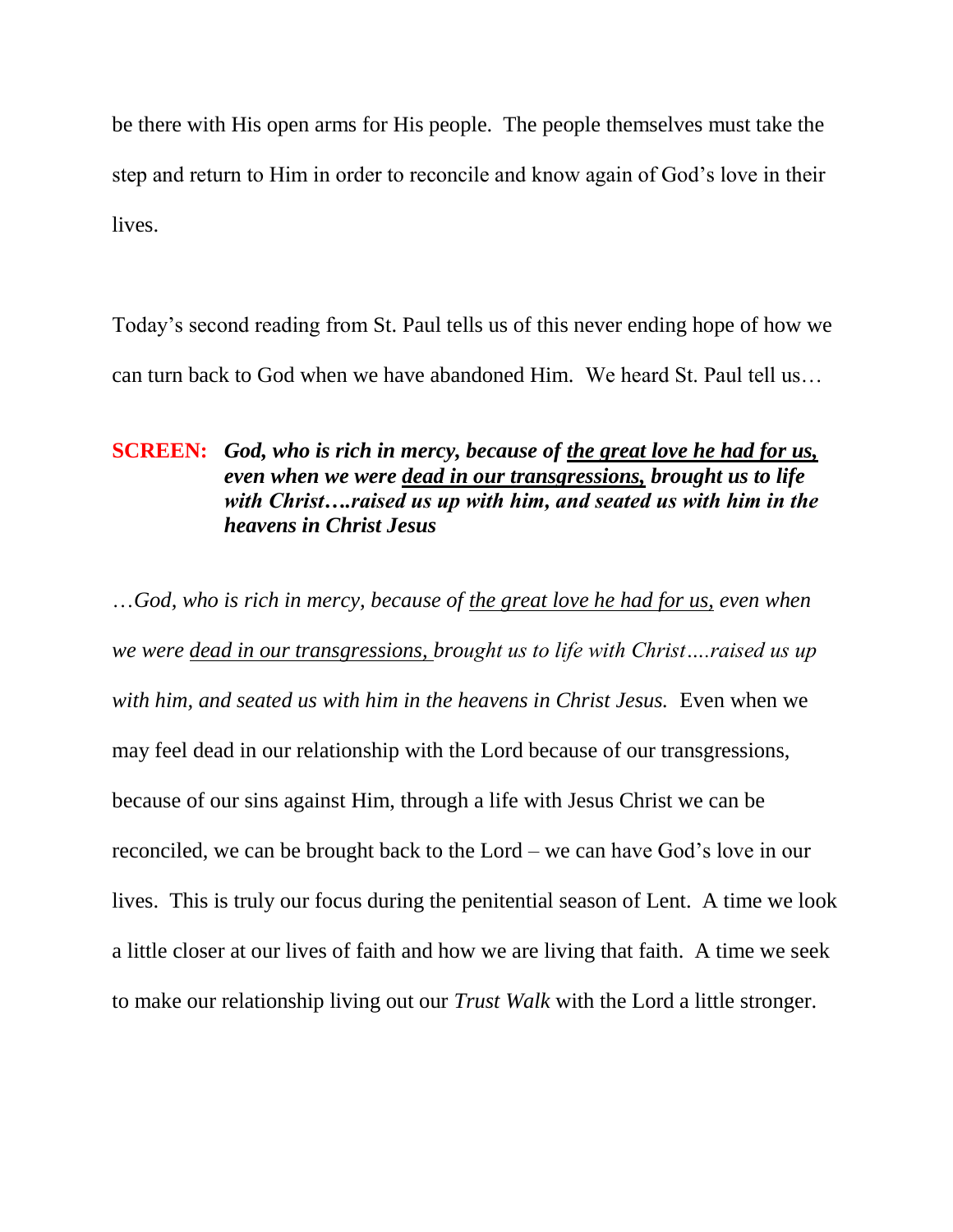St. Paul also proclaims in today's reading that we are saved by faith. St. Paul says…

# **SCREEN: [Image – For by grace you are saved by faith…]**

*"For by grace you are saved through faith and this is not from yourselves, it is the gift of God, it is not from works so that no one can boast."* What this is saying is we are saved by faith, and not by works. There are two clear points to draw from these words. Works alone will not bring us into eternal life with the Lord. Good works can be done without any faith. However, true faith, real faith, cannot exist without good works that flow out of living a true, real faith. If we have faith, we believe in living out all that Jesus taught us, we believe the Great Commandment that as disciples of Jesus Christ we are called to love God and love our neighbors, to clothe the poor, to help the sick. If we have faith, in all that we profess before our Lord that we believe, then good works must flow out of that faith in which we profess. If they do not, then how real is our faith?

I return again now to the questions, 'How are you being called on your *Trust Walk*  with Christ to love like him in this world? How are you called to love others as the body of Christ?' The how in these questions is in when we surrender to God's will in our lives. When we surrender to God's will, we then can know how we are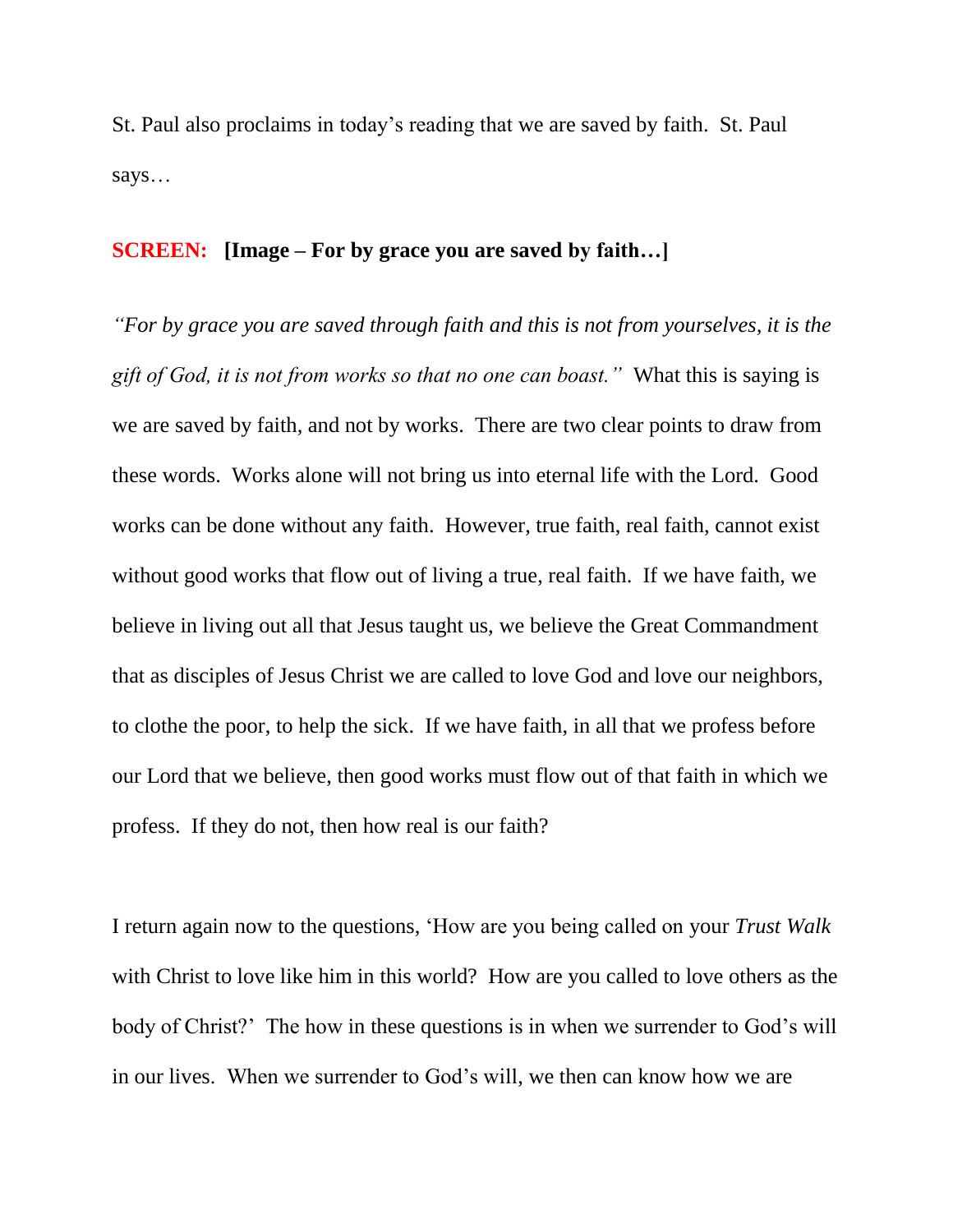called to love like Christ in this world. And, ultimately, this is how we are shown the *Trust Walk* with Christ in which we are called to walk.

Today's Gospel easily sums up how to surrender to God's will, and shows us how much Christ loved us.

### **SCREEN: [Image – God loved the world…]**

*"God loved the world He gave His only son. Whoever believes in Him will have eternal life."* John 3:16. Verse 16 from chapter three of the Gospel of John. Words we heard proclaimed here today. Probably the most common scripture verse we hear proclaimed and cited out in the world beyond the doors of our churches. Jesus surrendered his life completely for his Father's will. That is the ultimate act of surrendering to God. In Christ's surrender, we are called to see our own calling to surrender – our calling to love like Christ loves his Father's children.

As I said, surrendering to God's will is not always easy. But, the reward is great! The reward is true joy, true fulfillment, and true happiness in this life. A reward far greater than any other reward this earthly world can offer us. And, the ultimate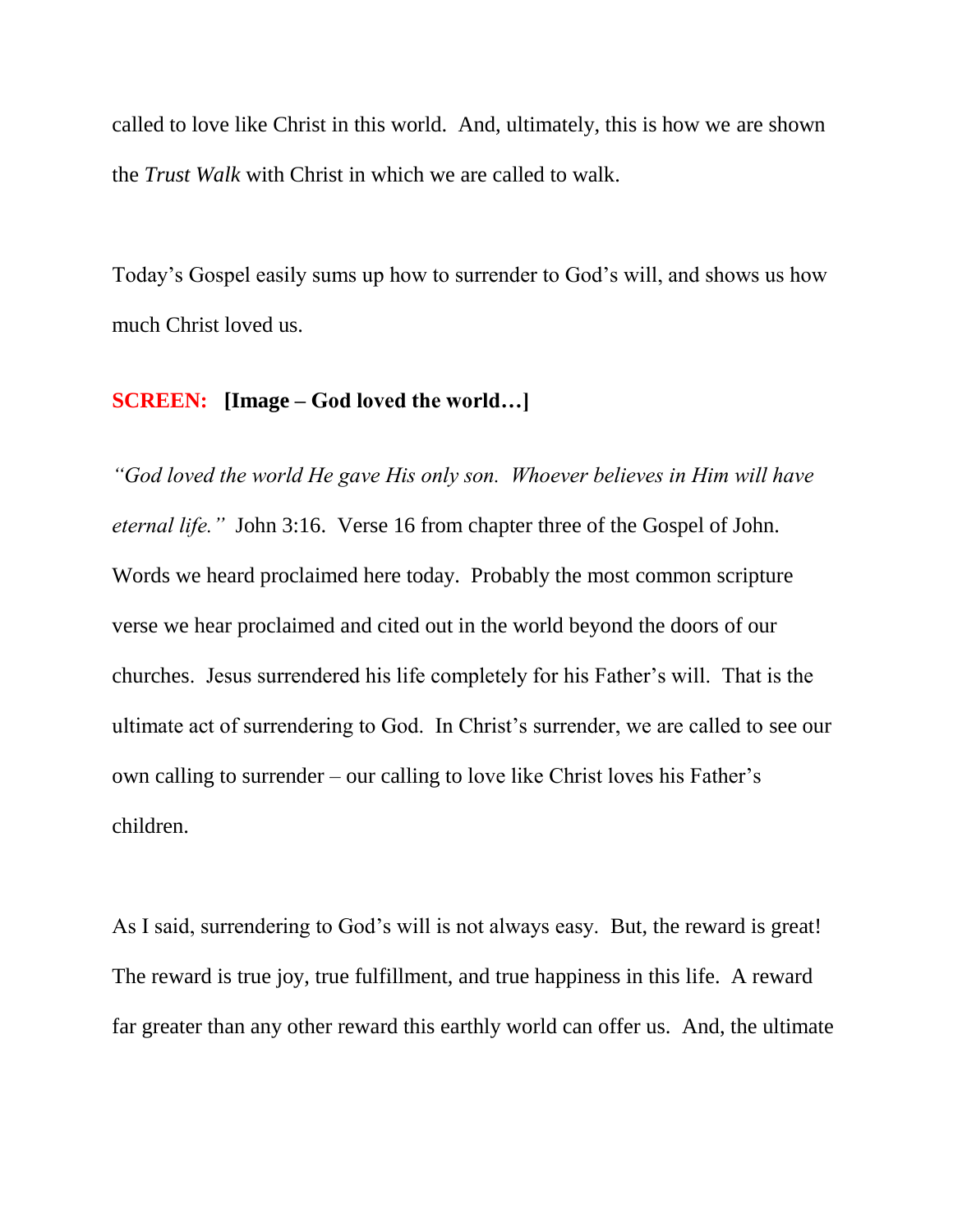reward in surrendering to God's will in our lives, will be our place with our Lord in heaven.

You may have noticed I am wearing a new vestment today. It is a rose vestment. This optional color is worn only two times during the year. Most priests do not have a rose vestment, not because some people say it is pink, but because it is a lot of money to spend for something to be worn just twice a year. But, very generously the Sacred Heart Council of the Knights of Columbus gave this vestment to me as a gift. We can wear the rose vestment once during Lent, and once during Advent. Both times to signify joy. On this Sunday at the midpoint of Lent, we proclaim…

## **SCREEN: "Laetare Jerusalem" "O be joyful, Jerusalem"**

*"Laetare Jeruslaem"* That is, *"O be joyful, Jerusalem."* We are proclaiming joy, in the midst of this penitential season of Lent, because we know of the hope given to us in our faith because of the Lord, Jesus Christ. This hope St. Paul tells us today. This hope we recognize in the verse 3:16 from the Gospel of John. So, today is a day to reflect on that hope. It is the hope in the joyful Easter we will celebrate in just three weeks – the hope of resurrection.